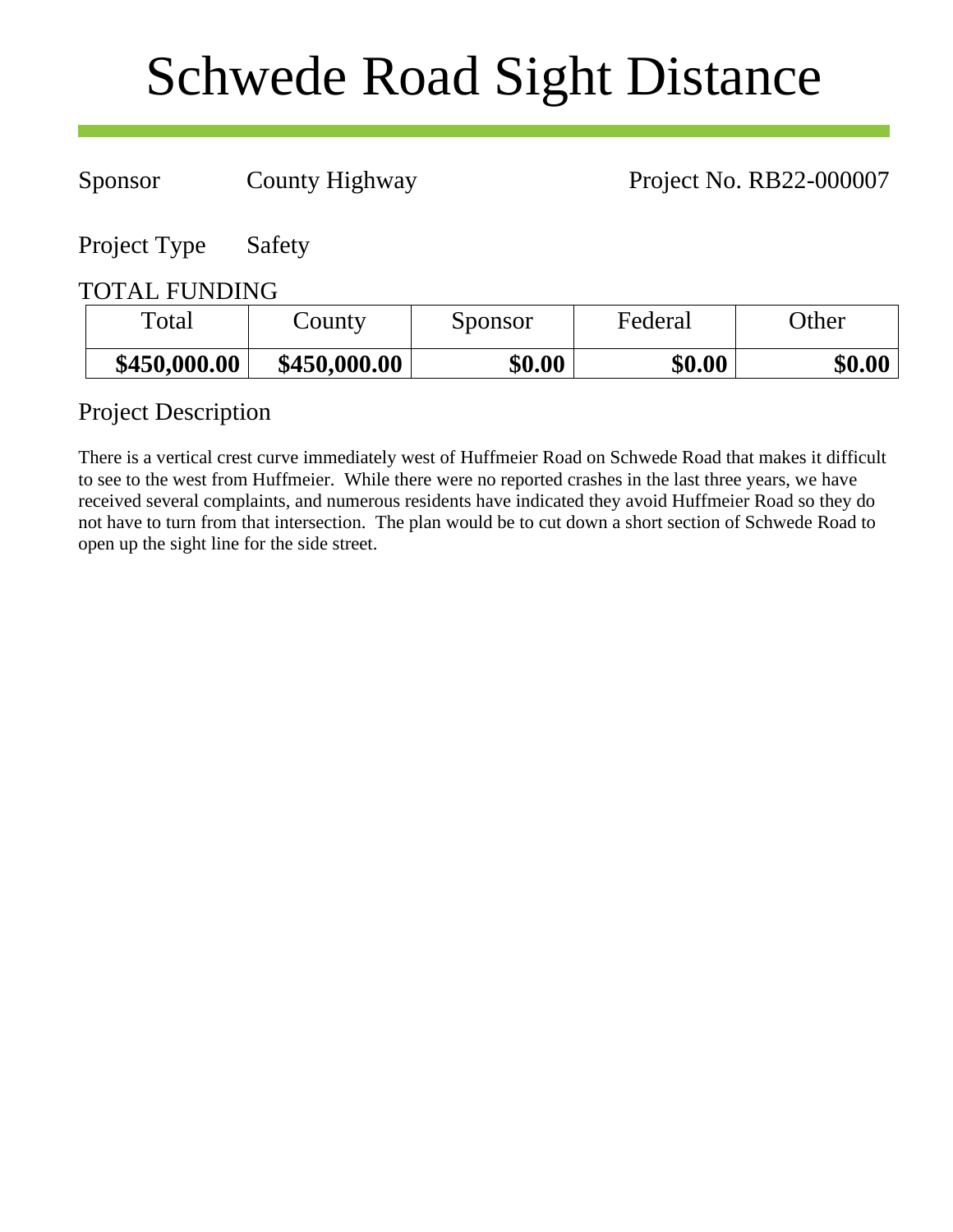

# **Road Board Application**

### PROJECT INFORMATION

| Permit#:                                                                      | RB22-000007                 |                |                                                                              | Project Type:                        | Safety        |
|-------------------------------------------------------------------------------|-----------------------------|----------------|------------------------------------------------------------------------------|--------------------------------------|---------------|
| Name:                                                                         | Schwede Road Sight Distance |                |                                                                              |                                      |               |
| Limits:                                                                       |                             |                | 0.1 miles west of Huffmeier Road to just east of Huffmeier Road intersection |                                      |               |
| Lane Miles:                                                                   | 0.28                        |                |                                                                              |                                      |               |
| <b>Federal Functional Classification:</b>                                     | $5 - Local$                 |                |                                                                              |                                      |               |
| Anticipated useful life of the<br>proposed improvements (years):              | 20                          |                |                                                                              | <b>Estimated date of completion:</b> | 12/31/2025    |
| <b>Safety Information</b>                                                     |                             |                |                                                                              |                                      |               |
| <b>Traffic Volume ADT:</b>                                                    | Existing 472                | 1000<br>Future |                                                                              |                                      |               |
| Crashes last 3 years:                                                         | Total crashes 0             | Fatal 0        | Serious injury 0                                                             | Damage Only 0                        |               |
| Anticipated Crash Reduction Factor:<br><b>Crash Modification Factor (CMF)</b> | 0.49                        |                |                                                                              |                                      |               |
|                                                                               |                             |                | <b>Crash Type</b>                                                            |                                      | No. of Crashe |
| CMF1                                                                          | #721 - Flatten Crest        |                | Intersection Sight Dist.                                                     |                                      |               |

## **PROJECT DESCRIPTION**

There is a vertical crest curve immediately west of Huffmeier Road on Schwede Road that makes it difficult to see to the west from Huffmeier. While there were no reported crashes in the last three years, we have received s Road to open up the sight line for the side street.

#### **CONTACT INFORMATION**

**Sponsoring Agency: Contact Person Name:** Title: **Telephone Number:** E-mail Address:

**SIGNATURE** 

برا

signature

**RA** 

St. Charles County Highway Department Chris Bostic

 $(636)$  949-7305 cbostic@sccmo.org

3/29/22 date

https://www4.citizenserve.com/Admin/PermitController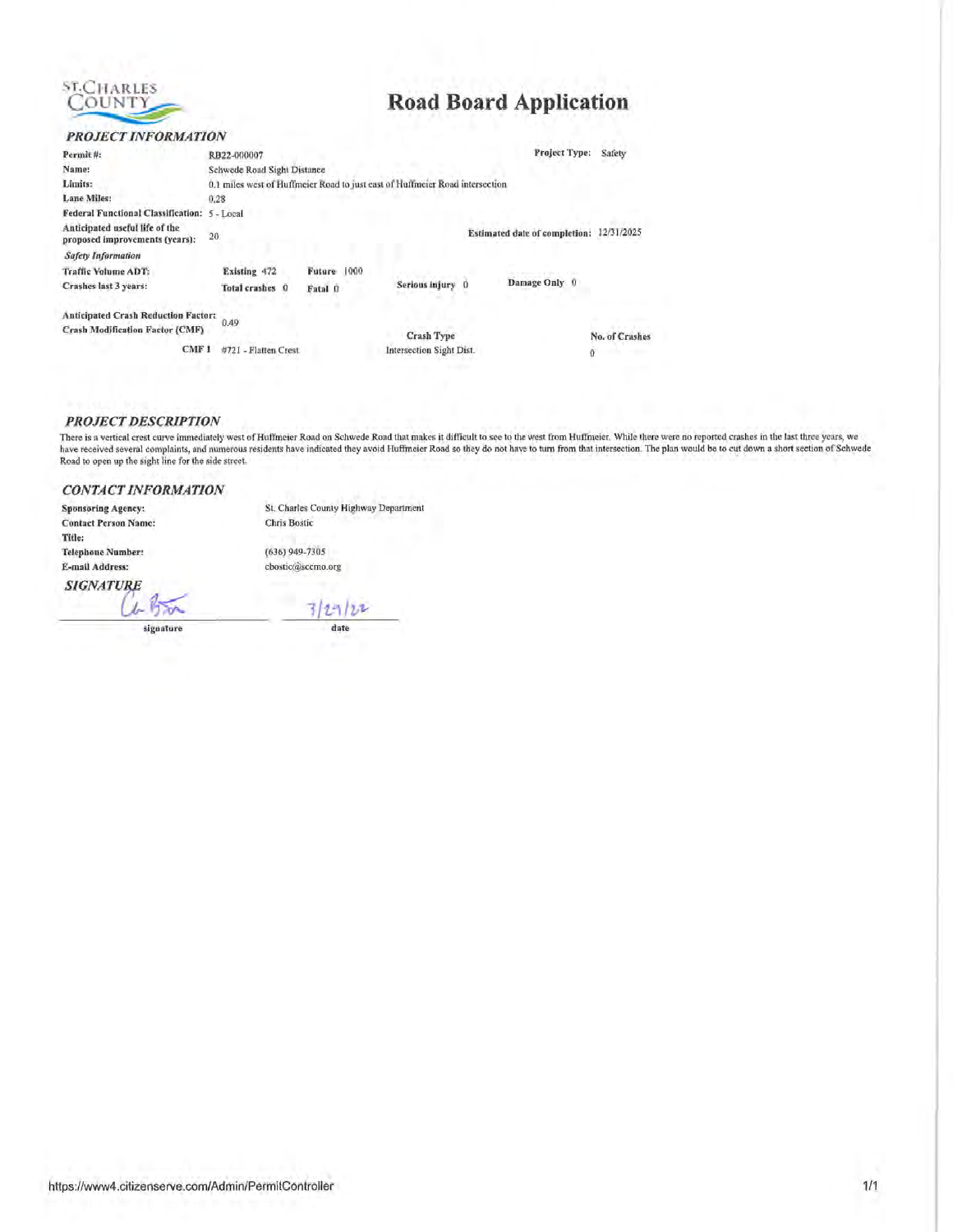

# **SCHWEDE ROAD PROJECT**  FROM JUST EAST OF HUEFFMEIER ROAD



TO 0.10 MILES WEST OF HUEFFMEIER RD PROJECT LENGTH: 0.14 MILES

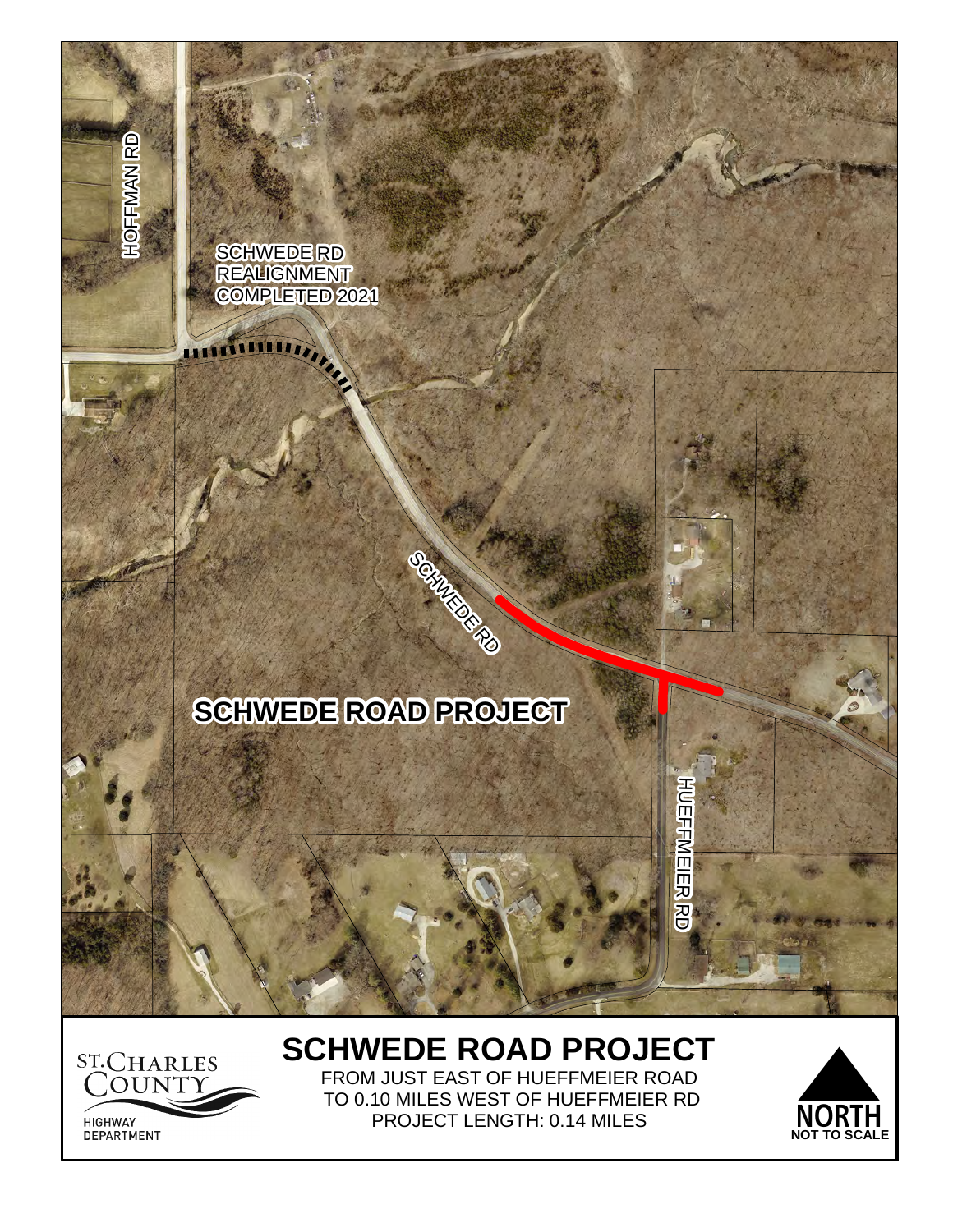# ST. CHARLES COUNTY ROAD BOARD 2023 - 2025 TIP FINANCIAL WORKSHEET

## SCHWEDE RD

| <b>FUNDING FOR IMPROVEMENTS</b> |              |         |         |        |              |
|---------------------------------|--------------|---------|---------|--------|--------------|
|                                 | County       | Sponsor | Federal | Other  | Total        |
| Design                          | \$50,000.00  | \$0.00  | \$0.00  | \$0.00 | \$50,000.00  |
| <b>Utility Relocations</b>      | \$25,000.00  | \$0.00  | \$0.00  | \$0.00 | \$25,000.00  |
| Right-of-Way                    | \$25,000.00  | \$0.00  | \$0.00  | \$0.00 | \$25,000.00  |
| Construction                    | \$350,000.00 | \$0.00  | \$0.00  | \$0.00 | \$350,000.00 |
| <b>TOTAL</b>                    | \$450,000.00 | \$0.00  | \$0.00  | \$0.00 | \$450,000.00 |
| PERCENT (%)                     | 100.00%      | 0.00%   | 0.00%   | 0.00%  | 100.00%      |
|                                 |              |         |         |        |              |
| <b>FINANCIAL PLAN</b>           |              |         |         |        |              |
| <b>Design</b>                   | County       | Sponsor | Federal | Other  | Total        |
| 2023                            | \$50,000.00  |         |         |        | \$50,000.00  |
| 2024                            |              |         |         |        | \$0.00       |
| 2025                            |              |         |         |        | \$0.00       |
| <b>Utility Relocations</b>      | County       | Sponsor | Federal | Other  | Total        |
| 2023                            |              |         |         |        | \$0.00       |
| 2024                            | \$25,000.00  |         |         |        | \$25,000.00  |
| 2025                            |              |         |         |        | \$0.00       |
| <b>Right-of-Way</b>             | County       | Sponsor | Federal | Other  | Total        |
| 2023                            |              |         |         |        | \$0.00       |
| 2024                            | \$25,000.00  |         |         |        | \$25,000.00  |
| 2025                            |              |         |         |        | \$0.00       |
|                                 |              |         |         |        |              |
| <b>Construction</b>             | County       | Sponsor | Federal | Other  | Total        |
| 2023                            |              |         |         |        | \$0.00       |
| 2024                            |              |         |         |        | \$0.00       |
| 2025                            | \$350,000.00 |         |         |        | \$350,000.00 |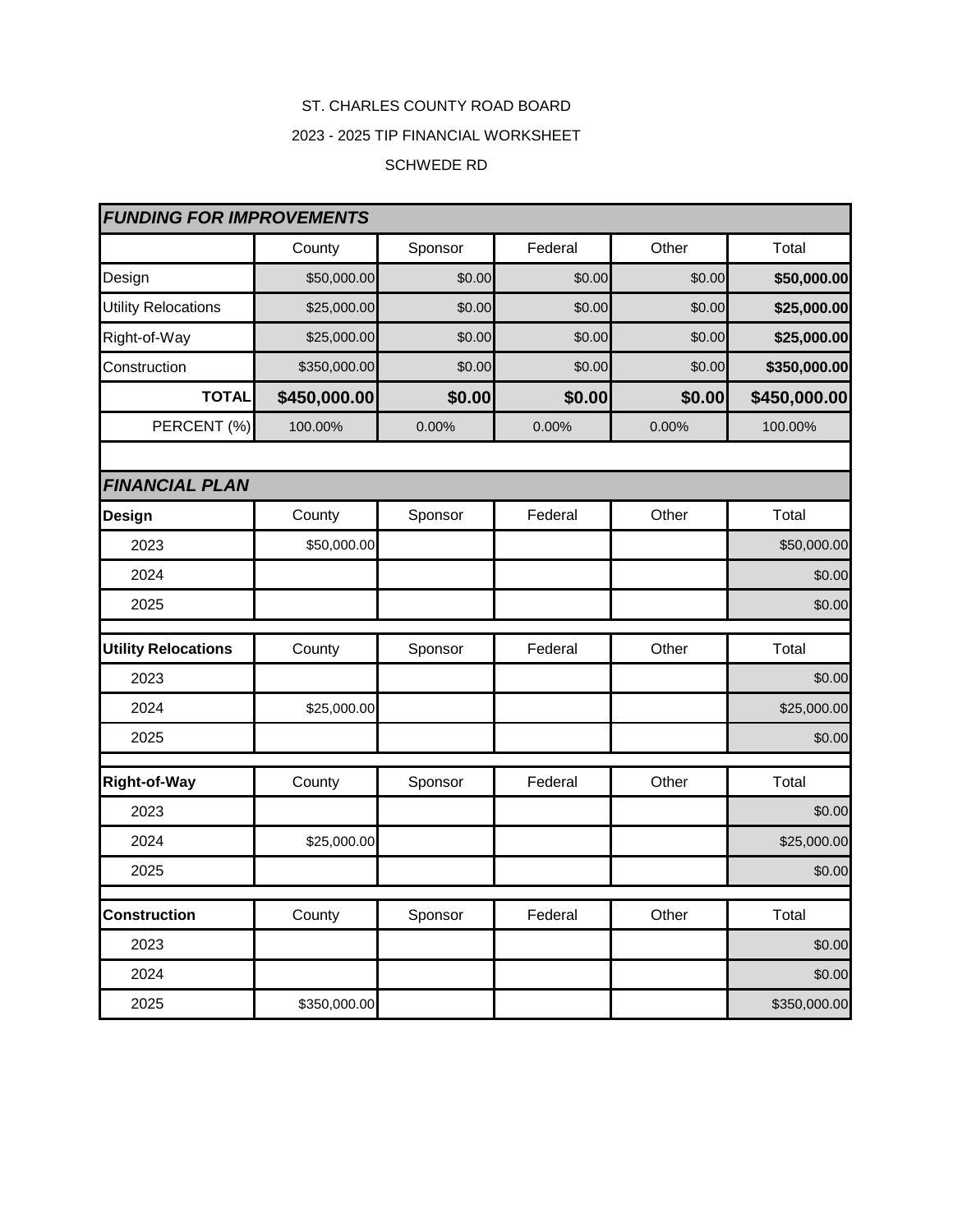## **Estimate of Project Costs**

#### **Project Sponsor: Project Title: Date: Saint Charles County Highway Department Schwede Road at Huffmeier Road 3/15/2022**

| <b>Specific Roadway Items</b>                                           |              |                     |                  |                   |               |
|-------------------------------------------------------------------------|--------------|---------------------|------------------|-------------------|---------------|
| <b>Item</b>                                                             | Quantity     | Unit                |                  | <b>Unit Price</b> | <b>Amount</b> |
| <b>Clearing and Grubbing</b>                                            | 1            | Lump Sum            | \$               | 7,500.00          | \$7,500.00    |
| Removal of Improvements                                                 | $\mathbf{1}$ | Lump Sum            | \$               | 15,000.00         | \$15,000.00   |
| Mobilization                                                            | $\mathbf{1}$ | Lump Sum            | \$               | 30,000.00         | \$30,000.00   |
| Surveying                                                               | $\mathbf{1}$ | Lump Sum            | \$               | 7,500.00          | \$7,500.00    |
| Earthwork                                                               | 4000         | <b>Cubic Yards</b>  | $\overline{\xi}$ | 12.00             | \$48,000.00   |
| <b>Retaining Walls</b>                                                  | 0            | Square Feet         | \$               | 25.00             | \$0.00        |
| 4" Aggregate Base                                                       | 3000         | <b>Square Yards</b> | \$               | 6.00              | \$18,000.00   |
| <b>Widened Pavement:</b><br>Lane widening to 12' lanes,<br>6' shoulders | 0            | <b>Square Yards</b> | \$               | 40.00             | \$0.00        |
| Full Depth New Pavement:<br>2-12' lanes, 6' shoulders                   | 2800         | Square Yards        | \$               | 40.00             | \$112,000.00  |
| Driveways/Side street                                                   | 150          | <b>Square Yards</b> | \$               | 35.00             | \$5,250.00    |
| <b>Curb and Gutter</b>                                                  | 0            | <b>Linear Feet</b>  | \$               | 20.00             | \$0.00        |
| <b>Box Culvert</b>                                                      | 0            | Lump Sum            | $\overline{\xi}$ | 50,000.00         | \$0.00        |
| Crossroad Drainage                                                      | 1            | Lump Sum            | \$               | 10,000.00         | \$10,000.00   |
| <b>Traffic Control</b>                                                  | $\mathbf{1}$ | Lump Sum            | \$               | 10,000.00         | \$10,000.00   |
| Roundabout/Signal                                                       | 0            | Each                | \$               | 200,000.00        | \$0.00        |
| <b>Erosion Control</b>                                                  | $\mathbf{1}$ | Lump Sum            | \$               | 5,000.00          | \$5,000.00    |
| <b>Temporary Pavement</b>                                               | 0            | <b>Square Yards</b> | \$               | 30.00             | \$0.00        |
| Sodding                                                                 | 0            | <b>Square Yards</b> | \$               | 5.00              | \$0.00        |
| Seeding                                                                 | 0.7          | Acres               | \$               | 4,000.00          | \$2,800.00    |
| <b>Pavement Markings</b>                                                | 1400         | Linear Feet         | \$               | 1.00              | \$1,400.00    |
|                                                                         |              |                     |                  |                   | \$0.00        |
|                                                                         |              |                     |                  | <b>SUBTOTAL</b>   | \$272,450.00  |

| <b>Specific Bicycle Items</b> |          |      |                   |            |
|-------------------------------|----------|------|-------------------|------------|
| <b>I</b> Item                 | Quantity | Unit | <b>Unit Price</b> | Amount     |
|                               |          |      |                   | \$0.00     |
|                               |          |      |                   | <br>\$0.00 |
|                               |          |      | <b>SUBTOTAL</b>   | \$0.00     |

| Specific Pedestrian Items   |          |              |                   |         |
|-----------------------------|----------|--------------|-------------------|---------|
| <b>Item</b>                 | Quantity | Unit         | <b>Unit Price</b> | Amount  |
| 5 Foot Wide Sidewalks       |          | Square Yards | 40.00             | \$0.00l |
| 10 Foot Wide Multi-Use Path |          | Square Yards | 18.00             | nol     |
|                             |          |              |                   | SN 00   |
|                             |          |              |                   | so ool  |
|                             |          |              |                   | so ool  |
|                             |          |              |                   | \$0.00  |
|                             |          |              | <b>SUBTOTAL</b>   | \$0.00l |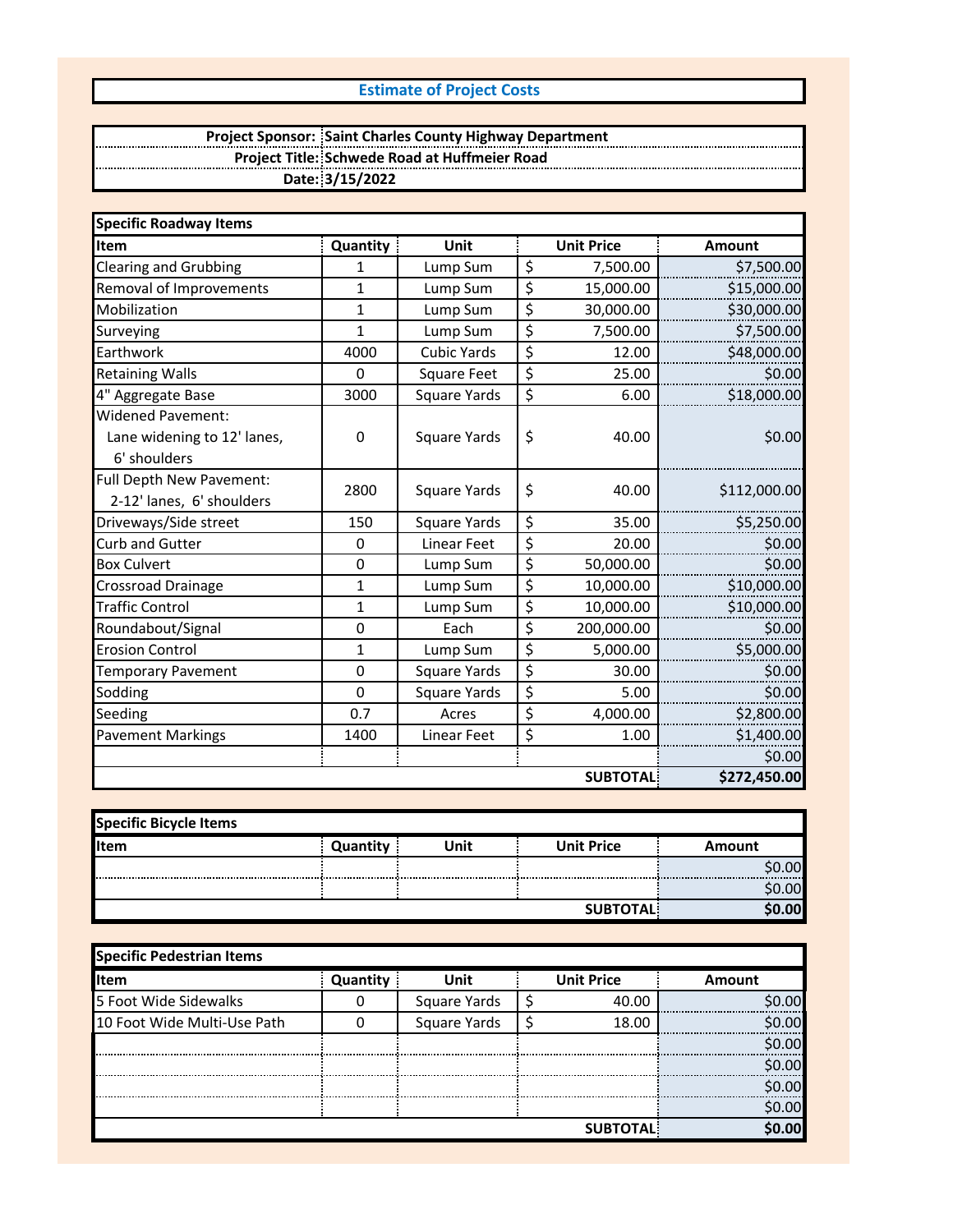| Quantity | Unit                   | <b>Unit Price</b> | Amount |
|----------|------------------------|-------------------|--------|
|          |                        |                   | \$0.00 |
|          |                        | <b>SUBTOTAL</b>   | \$0.00 |
|          | Specific Transit Items |                   |        |

| Miscellaneous Other Items  |          |          |                   |             |
|----------------------------|----------|----------|-------------------|-------------|
| lltem                      | Quantity | Unit     | <b>Unit Price</b> | Amount      |
| <b>Utility Relocations</b> |          | Lump Sum | \$25,000.00       | \$25,000.00 |
|                            |          |          |                   | \$0.00      |
|                            |          |          |                   | \$0.00      |
|                            |          |          |                   | \$0.00      |
|                            |          |          | <b>SUBTOTAL</b>   | \$25,000.00 |

| \$297,450.00 | <b>Construction Cost Total!</b> |
|--------------|---------------------------------|
| \$59,490.00  | Contingency (20%)               |
| \$11,900.00  | Inflation (4%)                  |
| \$50,000.00  | <b>Preliminary Engineering:</b> |
| \$25,000.00  | Right-of-Way:                   |
| \$450,000.00 | <b>Project Total (rounded):</b> |
|              |                                 |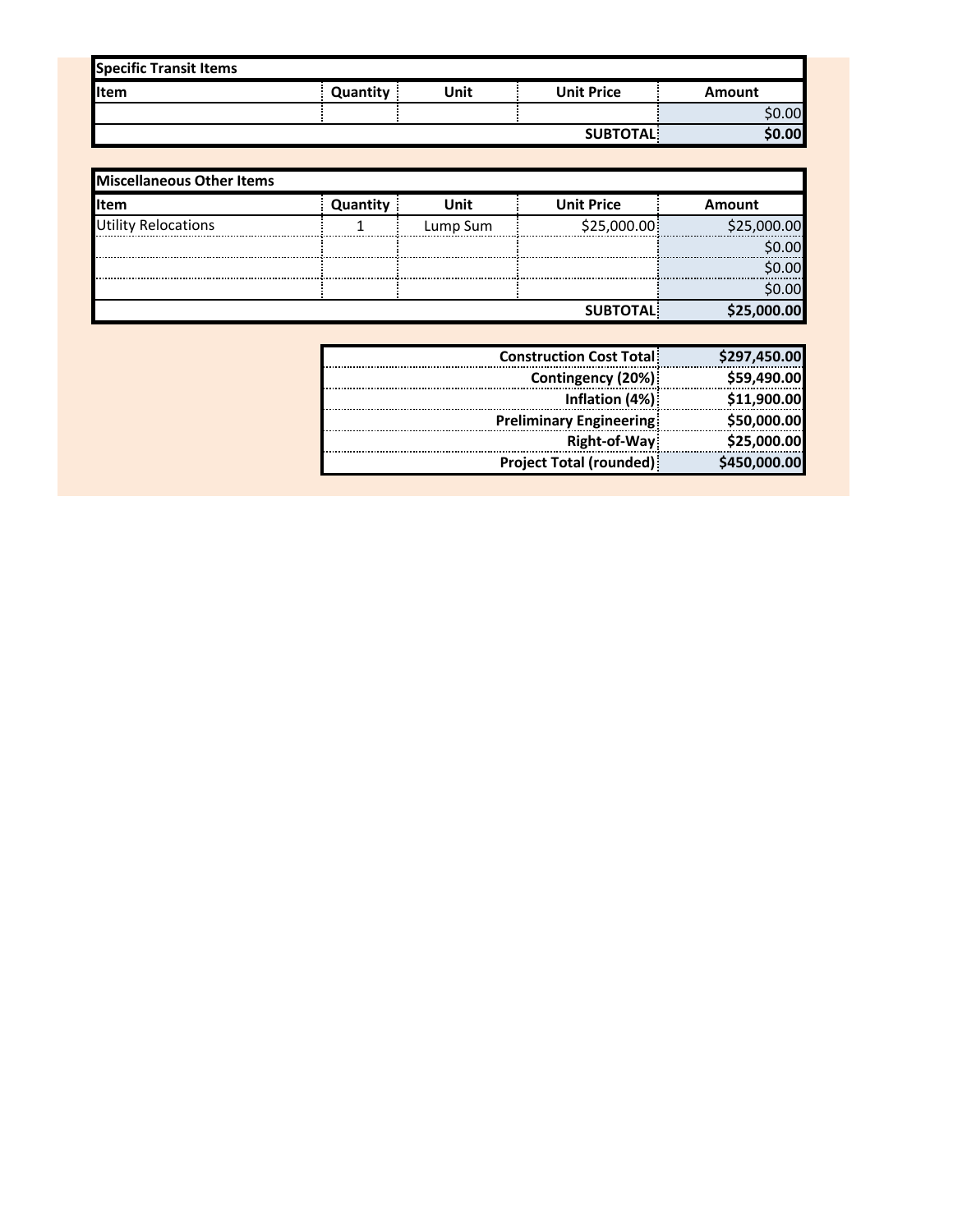## Schwede Rd

| <b>Project Schedule</b>                                                                    | <b>Start Date</b><br>(MO/YR) | <b>Finish Date</b><br>(MO/YR) |
|--------------------------------------------------------------------------------------------|------------------------------|-------------------------------|
| Receive Notification of Funding                                                            | 11/22                        | 11/22                         |
| <b>Consultant Selection</b>                                                                | 12/22                        | 1/23                          |
| <b>Award Engineering Services Contract</b>                                                 | 1/23                         | 1/23                          |
| <b>Obtain Environmental Clearances</b>                                                     | 1/23                         | 5/24                          |
| Public Meeting/Hearing                                                                     | 9/23                         | 9/23                          |
| Develop and Submit Preliminary Plans                                                       | 1/23                         | 9/23                          |
| Preliminary Plans Approved                                                                 | 10/23                        | 11/23                         |
| Develop and Submit Right-of-Way Plans                                                      | 12/23                        | 3/24                          |
| Review and Approval of Right-of-Way Plans                                                  | 3/24                         | 4/24                          |
| Submit and Receive Approval for Notice to Proceed for<br>Right-of-Way Acquisition (A-Date) | 4/24                         | 5/24                          |
| Right-of-Way Acquisition                                                                   | 5/24                         | 11/24                         |
| <b>Utility Coordination</b>                                                                | 1/23                         | 11/24                         |
| Develop and Submit PS&E                                                                    | 7/24                         | 10/24                         |
| District Approval of PS&E/Advertise for Bids                                               | 11/24                        | 12/24                         |
| Submit and Receive Bids for Review and Approval                                            | 1/25                         | 2/25                          |
| Project Implementation/Construction                                                        | 3/25                         | 12/25                         |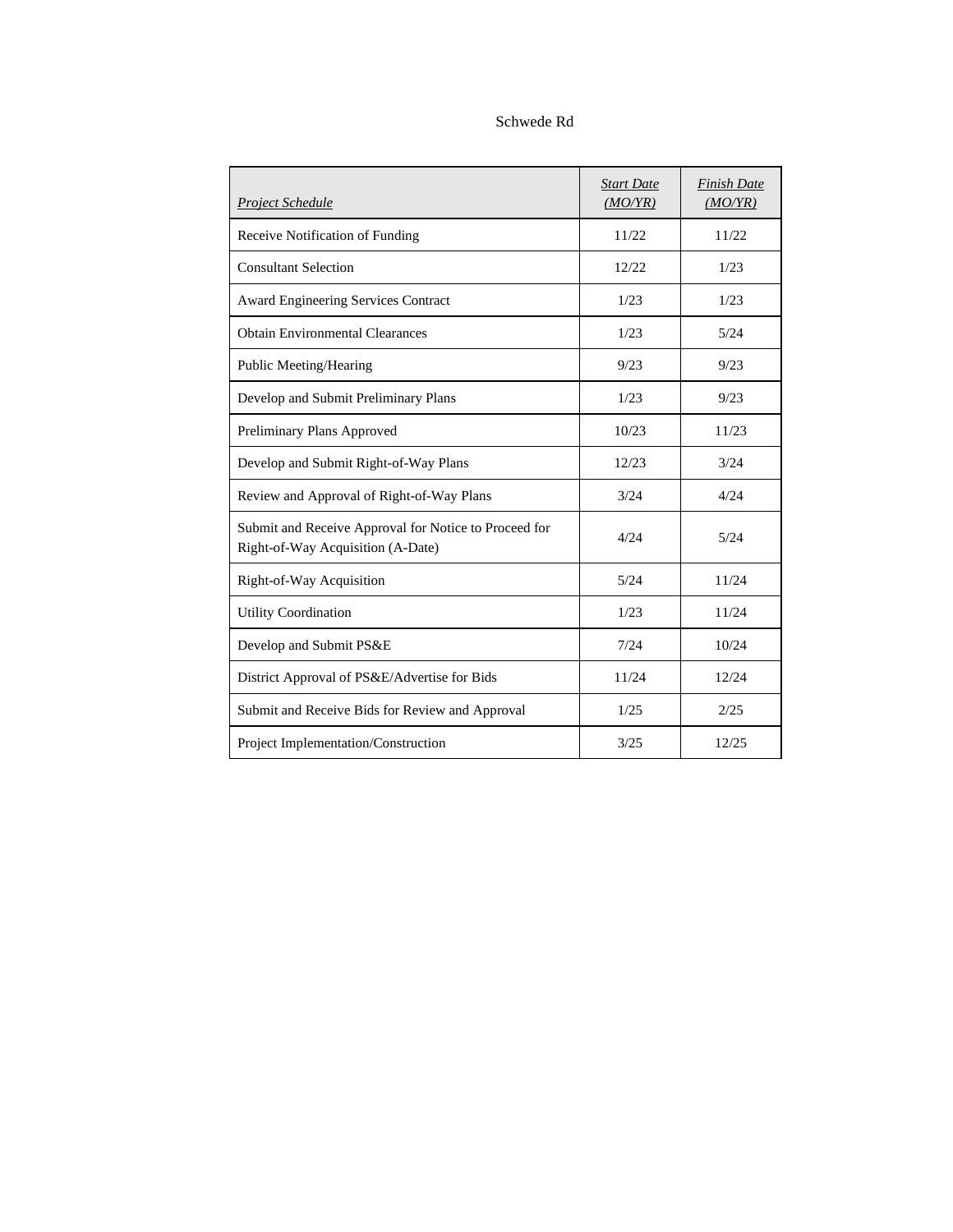

50' RIGHT-OF-WAY  $(2 - 12^{\circ}$  LANES<br> $2 - 6^{\circ}$  SHOULDERS)

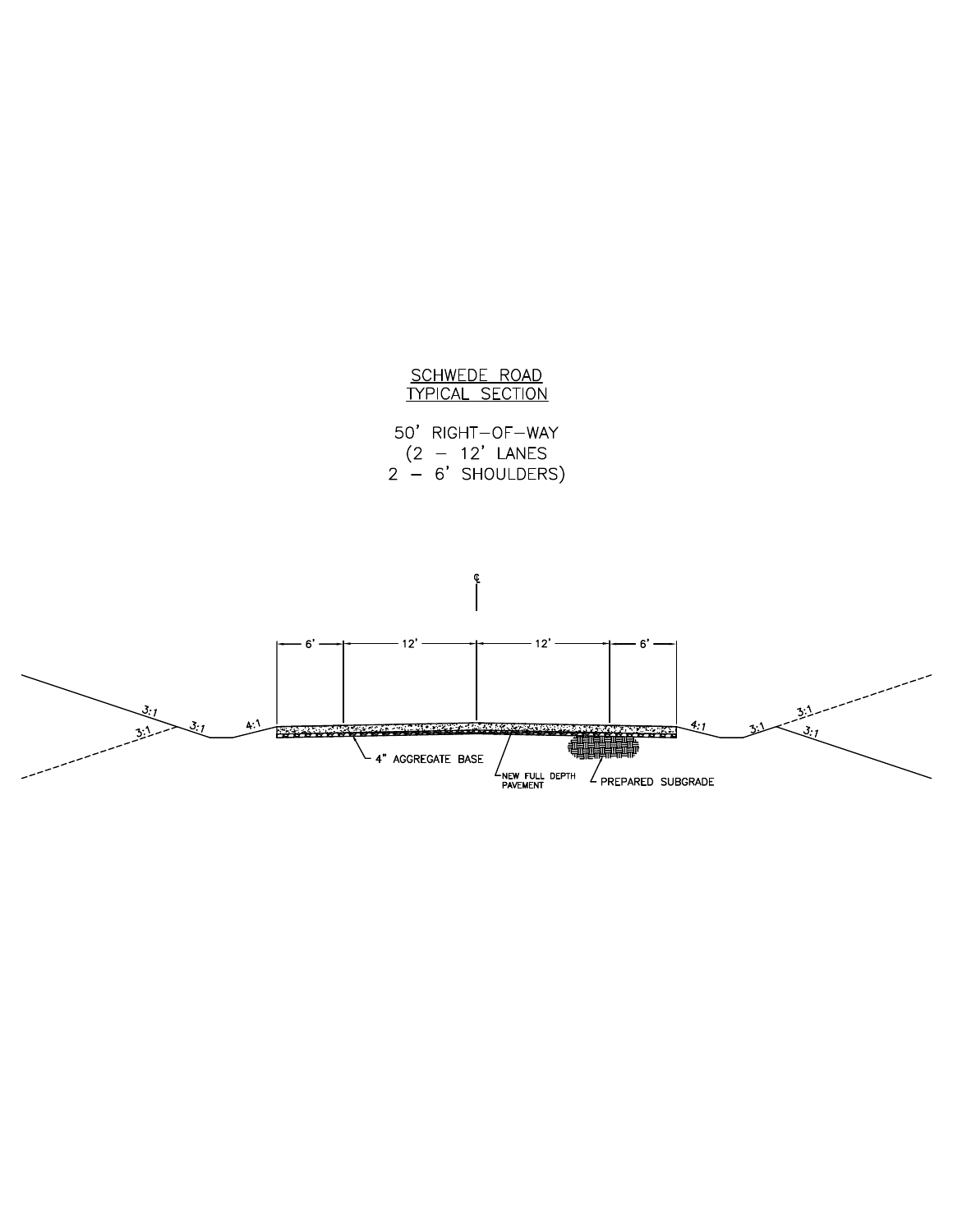#### ICIME **CRASH MODIFICATION FACTORS CLEARINGHOUSE**

# **CMF / CRF DETAILS**

**CMF ID: 721** 

## **FLATTEN CREST VERTICAL CURVE**

DESCRIPTION:

PRIOR CONDITION: NO PRIOR CONDITION(S)

CATEGORY: ALIGNMENT

## STUDY: DEVELOPMENT OF CRASH REDUCTION FACTORS, HOVEY AND CHOWDHURY, 2005

| <b>Star Quality Rating:</b>                                                         | WWWWW [VIEW SCORE DETAILS]                                                                                     |
|-------------------------------------------------------------------------------------|----------------------------------------------------------------------------------------------------------------|
|                                                                                     |                                                                                                                |
| Rating Points Total:<br>the companies are a companies and so that the companies are | - 95                                                                                                           |
|                                                                                     |                                                                                                                |
|                                                                                     | Crash Modification Factor (CMF)                                                                                |
| Value:                                                                              | 0.49                                                                                                           |
| Adjusted Standard Error:                                                            |                                                                                                                |
| approved a symptomatic servicement of the artistical                                | е середиције у се дисциру и сустемента у село од деле се дици у градом и половил се се припадните се се имални |
| Unadjusted Standard Error: 0.19                                                     |                                                                                                                |
|                                                                                     |                                                                                                                |
|                                                                                     | <b>Crash Reduction Factor (CRF)</b>                                                                            |
| Value:<br>provide a service provide a service                                       | 51 (This value indicates a decrease in crashes)                                                                |
| <b>Adjusted Standard Error:</b>                                                     |                                                                                                                |
|                                                                                     |                                                                                                                |
| Unadjusted Standard Error: 19                                                       | the complete the structure.                                                                                    |
|                                                                                     |                                                                                                                |
|                                                                                     | Applicability                                                                                                  |
| Crash Type:                                                                         | All<br>a gregoria<br>contract experience<br>signal with the eyees of the center of the service of the          |
| Crash Severity:                                                                     | K (fatal), A (serious injury), B (minor injury), C (possible injury)                                           |
| a construction of the main construc-<br>Roadway Types:                              | All                                                                                                            |
|                                                                                     |                                                                                                                |
| Number of Lanes:                                                                    |                                                                                                                |
| Road Division Type:                                                                 |                                                                                                                |

Time of Day: www.cmfclearinghouse.org/detail.cfm?facid=721#commentanchor

Average Traffic Volume:

Speed Limit:

Area Type:

Traffic Volume:

All